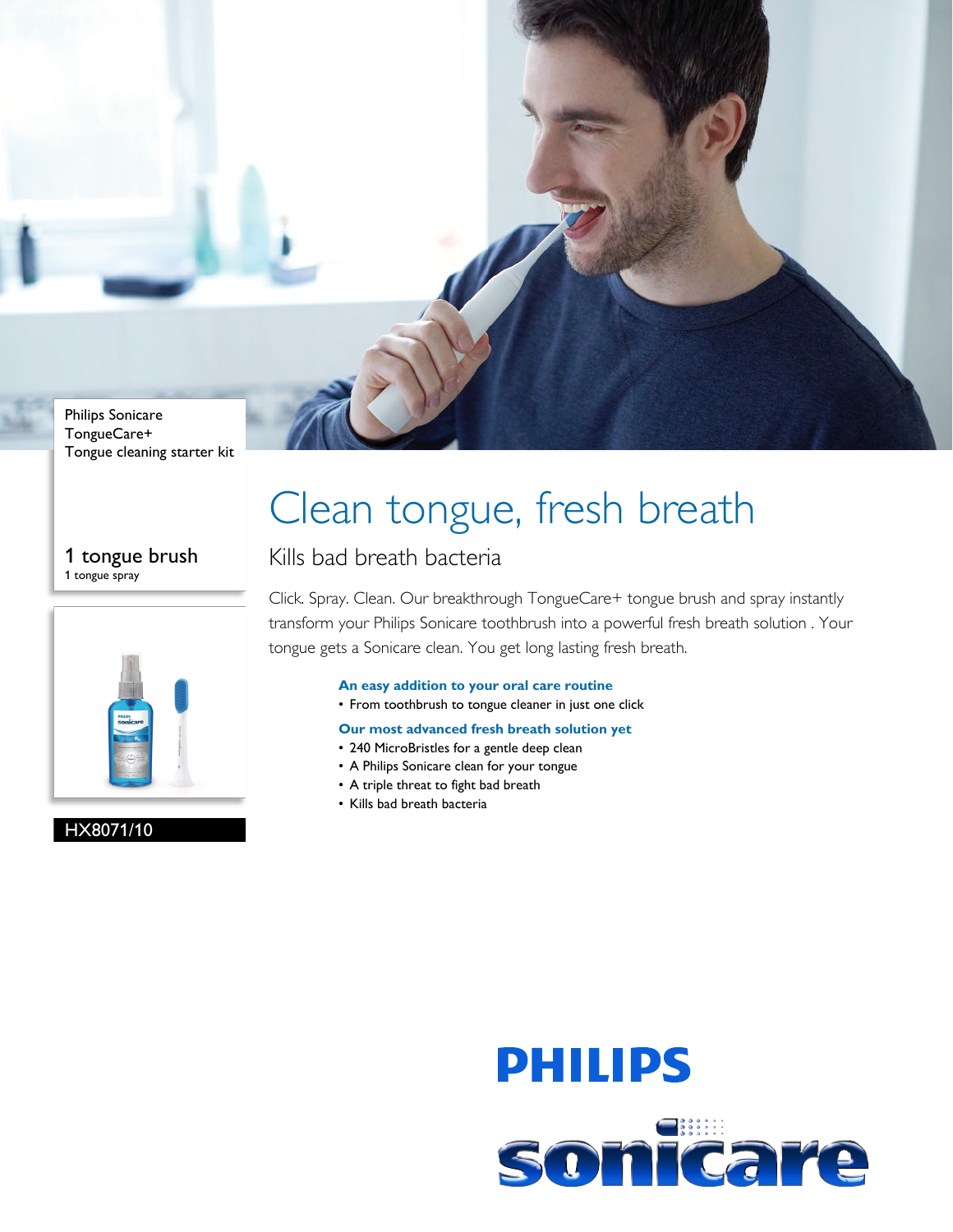### **Highlights**

#### **Triple clean**



Up to 80% of bad breath comes from odorproducing bacteria that accumulate and hide deep within the porous surface of your tongue. TongueCare+ combines three powerful components that work together to form an advanced fresh breath solution. The innovative tongue brush, with 240 MicroBristles, contours to the tongue to clean away bad breath bacteria below the surface. Specially formulated BreathRx tongue spray kills 99% of the germs that cause bad breath\* and neutralizes lingering odors. Sonicare sonic technology breaks up and cleans away debris with 31,000 strokes per minute.

#### **Click-on tongue brush**



With 240 rubber MicroBristles, the TongueCare+ tongue brush is specifically designed to clean the soft and porous surface of

your tongue. The flexible MicroBristles contour to and gently clean around the ridges and grooves, to remove bacteria build-up and drive our bacteria-killing BreathRx tongue spray deeper. The compact shape allows you to comfortably clean the entire tongue.

#### **BreathRx tongue spray**



The unique combination of ingredients in our Philips Sonicare BreathRx tongue spray is clinically proven to kill bad breath bacteria and neutralize odors instantly. The special thick formula coats the tongue and keeps it lubricated for a gentle cleaning experience. The cool mint flavor leaves your mouth feeling fresh and clean.

#### **Easy to use**



TongueCare+ tongue brushes quickly transform your Philips Sonicare toothbrush into a sonicpowered tongue cleaner. Each tongue brush

clicks onto your Philips Sonicare toothbrush handle, just like a regular brush head. Simple to use, replace and clean, these innovative tongue brushes are compatible with all Philips Sonicare click-on toothbrush handles, so it couldn't be easier to add tongue cleaning to your daily oral care routine. It fits all Philips Sonicare toothbrush handles except: PowerUp Battery and Essence.

#### **Sonic power**



TongueCare+ is the only tongue cleaner with Philips Sonicare strength, to clean away badbreath bacteria with every stroke. 31,000 vibrations per minute break up tongue debris, sweep away bad-breath bacteria, and drive the bacteria-killing ingredients of the BreathRx tongue spray deeper. Thanks to our Philips Sonicare technology, your tongue will feel cleaner and your breath will stay fresh longer.